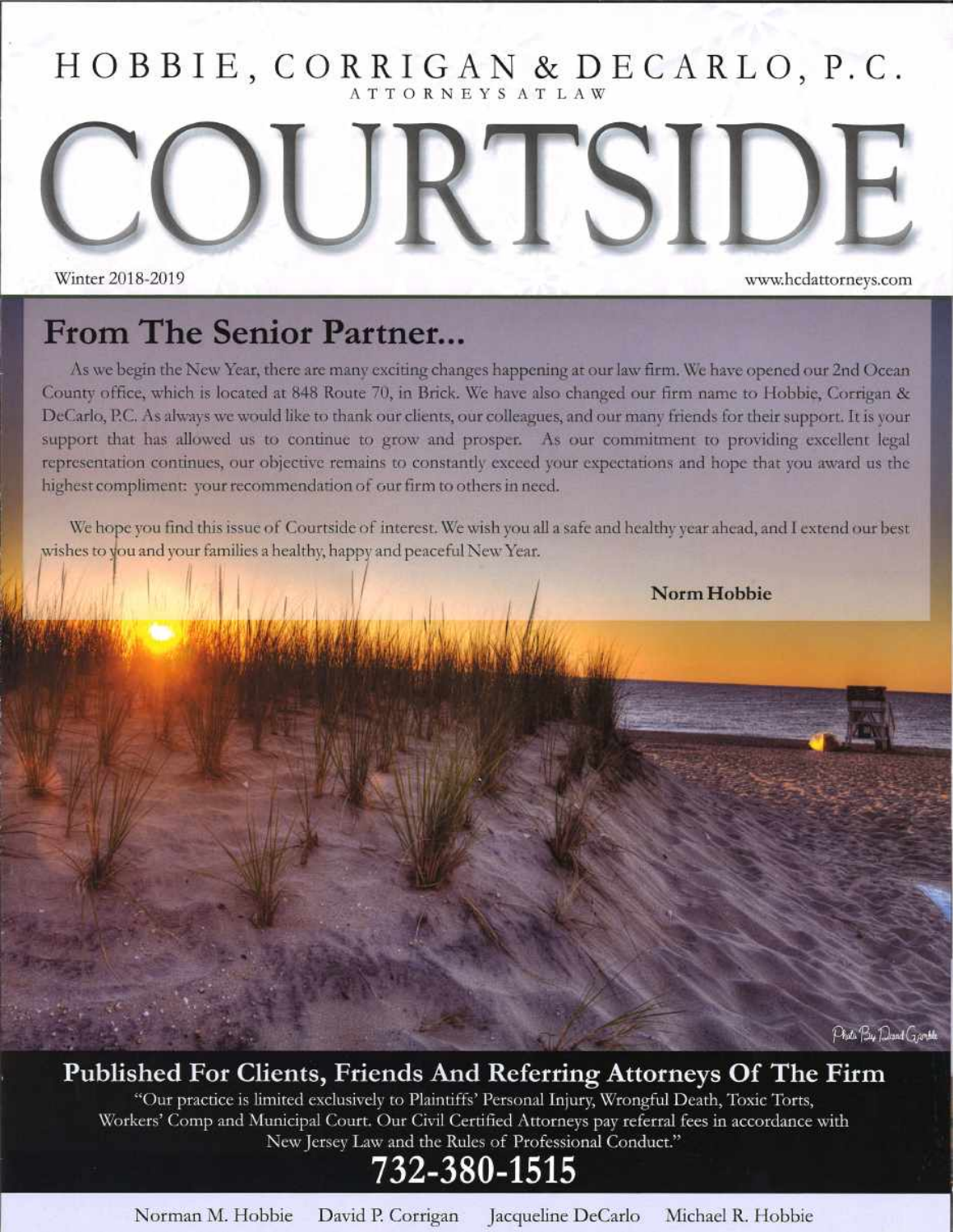### Couple Iniured In 4 Vehicle Crash Settles For \$1.5 Million

On October 16, 2015, C.M. was a passenger in the vehicle driven by her husband, D.M., that was traveling east on Belmar Boulevard at its intersection with Route 34 in Wall Township. At that time, a dump truck driven by the Defendant was traveling northbound on Route 34 znd crashed into the rear of the vehicle in front of it, which was stopped at the red light. The impact propelled the dump truck and the vehicle in front of it into the intersection, where the dump truck crashed into the passenget side of the Plaintiffs'vehicle, causing it to spin out of control and strike <sup>a</sup>fourth vehicle which was also a dump truck. As a result of the crash, both C.M. and D.M. sustained orthopedic iniuries.

D.M. sustained injuries to his back, neck and shouider requiring pain management injections. C.M. sustained injuries to her spine and shouldet requiring her to undergo surgical intervention.

Norm sued the driver of the dump truck, and his employer, as well as the construction company that loaded the dump ttuck (arguing that the company had direct liability for failing to ensure the driver was properly licensed and for permitting the dump truck to leave the facility without its third axle down). The parties atbittated the case with The Honorable Thomas E. O'Brien, P.J.Cv. (Ret.) where Norm obtained a \$1.5 Million setdement award.

### Construction Worker Killed By Dump Truck Settles For \$1.1 Million

Norm representedThe Estate of F.T., who was killed by a dump truck that backed over him at the construction site where he was working as a spotter. The case was vigorously defended on the issue of liability because F.T.'s role on the project (as the spotter) was to guide the driver of the dump truck while the truck was engaging in asphalt operations. In addition to filing a Workers' Compensation claim against F.T.'s employer, Notm filed a third party claim against both the general contractor and the sub-contractor for the construction project. The third party case was successfully resolved by way of Mediation with The Honorable James P. Courtney, Jr., J.S.C. (Ret.) for \$1.1 Million.

# **Sanitation Worker Receives \$1 Million** For Leg Crushing Injuries

On January 24, 2019, Norm negotiated an agreement with the Defendants to pay the initial sum of \$1 Million to L.B. as a partial settlement for injuries he sustained in a workrelated motor vehicle crash. Norm will continue to prosecute the case (which is a third-party action that is separate from L.B.'s Workers' Compensation case), notwithstanding the initial payment made by the Defendants.

On October 2, 2018 Plaintiff L.B. was performing his duties as a sanitation worker on Route 88 in Point Pleasant at the rear of the garbage truck. At the same time, the operator of a commercial vehicle which had been traveling eastbound

on Route 88 approached the garbage truck (which was stopped with all of its flashing strobe lights and spot lights). The driver took his eyes off the roadway (in an act of distracted driving) and crashed into the rezr of the garbage truck pinning L.B.'s body between both vehicles. As a result, L.B. sustained, among other things, ctush iniuries to his left leg, which resulted in a partial below the knee amputation.

After engaging in discovery, the parties will attempt to fully resolve the case by way of Mediation, scheduled for April.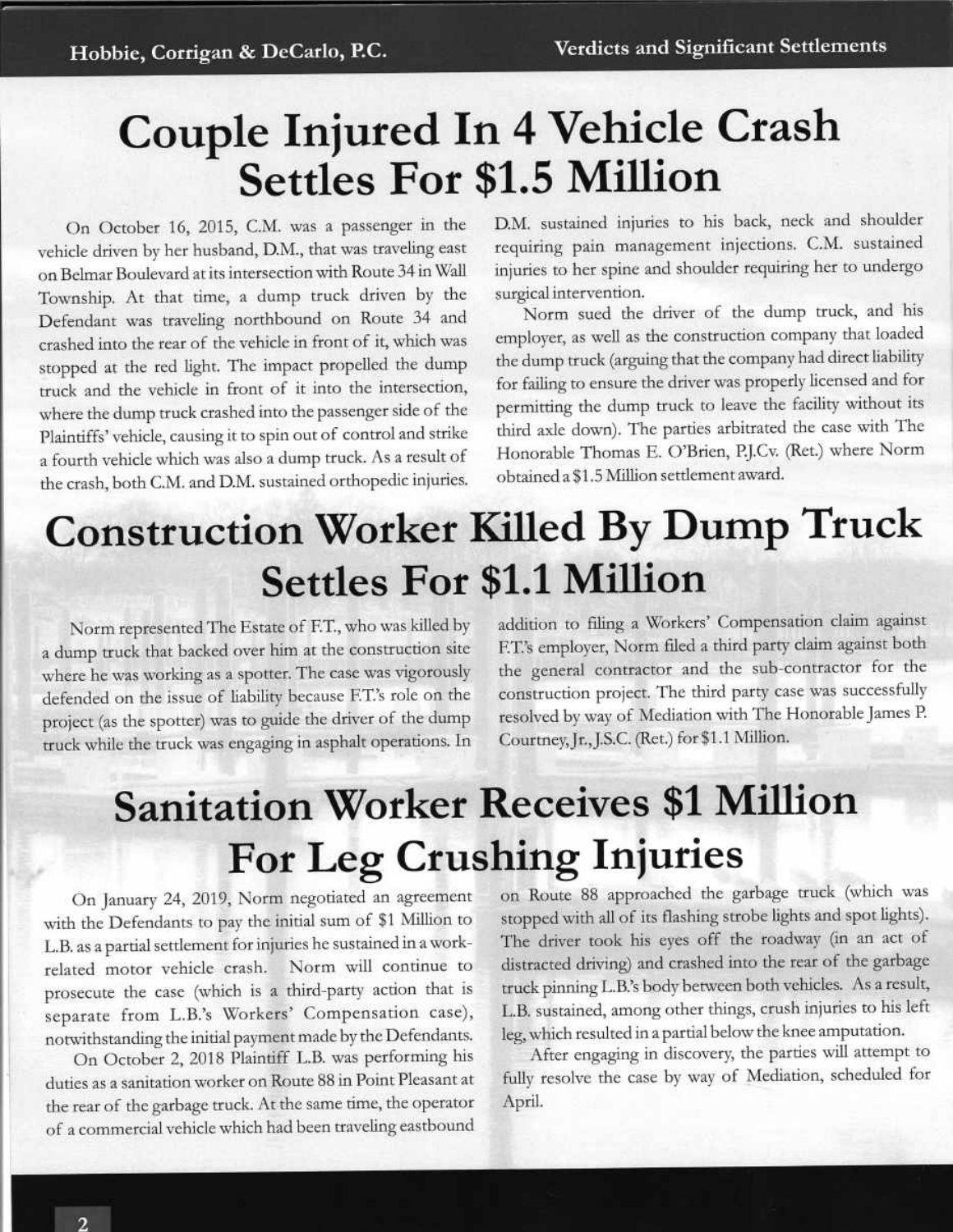# Minor Involved In Bus Crash Settles Personal Injury Claim For \$2.45 Million

On February 4, 2019, minor Plaintiff D.P. settled his personal injury claim for \$2.45 Million.

On October 18, 2016, D.P., an 8 year old student (with two bilateral cochlear implants to assist his loss of hearing) and his sister, A.P. (a 10 year old student), were two (2) of approximately forty (40) passengers on a school bus being driven to school on a bus owned by the Board of Education. At that time, bus driver J.S., who was in the course of her employment with the School Board when driving the students to school, executed a left hand turn into the school's driveway, causing the school bus to collide with another vehicle, operated by Defendant A.T.

As a result of the collision, D.P. sustained several injuries, including, a closed head injury resulting in hearing loss, headaches and a failure of his right cochlear implant, requiring it to be replaced. Approximately one year later, D.P.'s left cochlear implant also failed. In 2018, Plaintiff D.P. was required to undergo two additional surgeries. Norm also asserted a claim for emotional disttess (Portee v. Jaffee) on behalf of A.P., who witnessed the injuries sustained by her younger brother.

Shortly after his deposition testimony, Defendant A.T., the driver of the car, surrendered his total insurance policy of \$100,000.00. Norm then attempted to resolve the claims against the School Board and bus driver during Mediation with Honorable Thomas E. O'Brien, P.J.Cv. (Ret). After two formal mediation sessions, Norm continued to negotiate directly with the insurance carrier. The case resolved on February 4, 2019. The total settlement proceeds were allocated between the minor Plaintiffs and all Defendants by Judge O'Brien as follows: \$2,450,000.00 as to D.P. and \$250,000.00 as to A.P.

### \$1.5 Million Awarded To Victim Iniured In Right-Hand Turn Case

On February 11, 2015, Plaintiff, S.M. was traveling westbound in the right lane on West County Line Road in Lakewood when the Defendant K.A., who was operating a commercial vehicle, executed an improper right turn (from the left lane) direcdy across her path of travel causing the subiect crash. As a result of the crash, Plaintiff S.M.

sustained orthopedic injuries to her neck and low back, including multiple herniations, which required her to undergo spinal surgery. The parties mediated the case with The Honorable C. Judson Hamlin, J.S.C. (Ret.). Norm negotiated a \$1.5 Million setdement.

### Crash Victim Rear Ended By Oil Truck Receives \$1,075,000.00

Norm represented N.C. who was the operator of a motor vehicle that was stopped in the right lane of Route 9 North near the intersection with Old Mill Road in Old Bridge, New Jersey, on March 30, 2016. Plaintiff N.C. was rear-ended by a commercial oil tanker propelling his vehicle through the intersection. As a result of the subject crash, N.C. sustained a concussion, as well as injuries to his left shoulder and left elbow, which required him to undergo surgical repair. The Honorable Thomas E. O'Brien, P.J.Cv. (Ret.) served as Mediator and assisted in successfully negotiating a resolution on October 23, 2018 wherein Norm obtained a \$1.075 Million settlement.